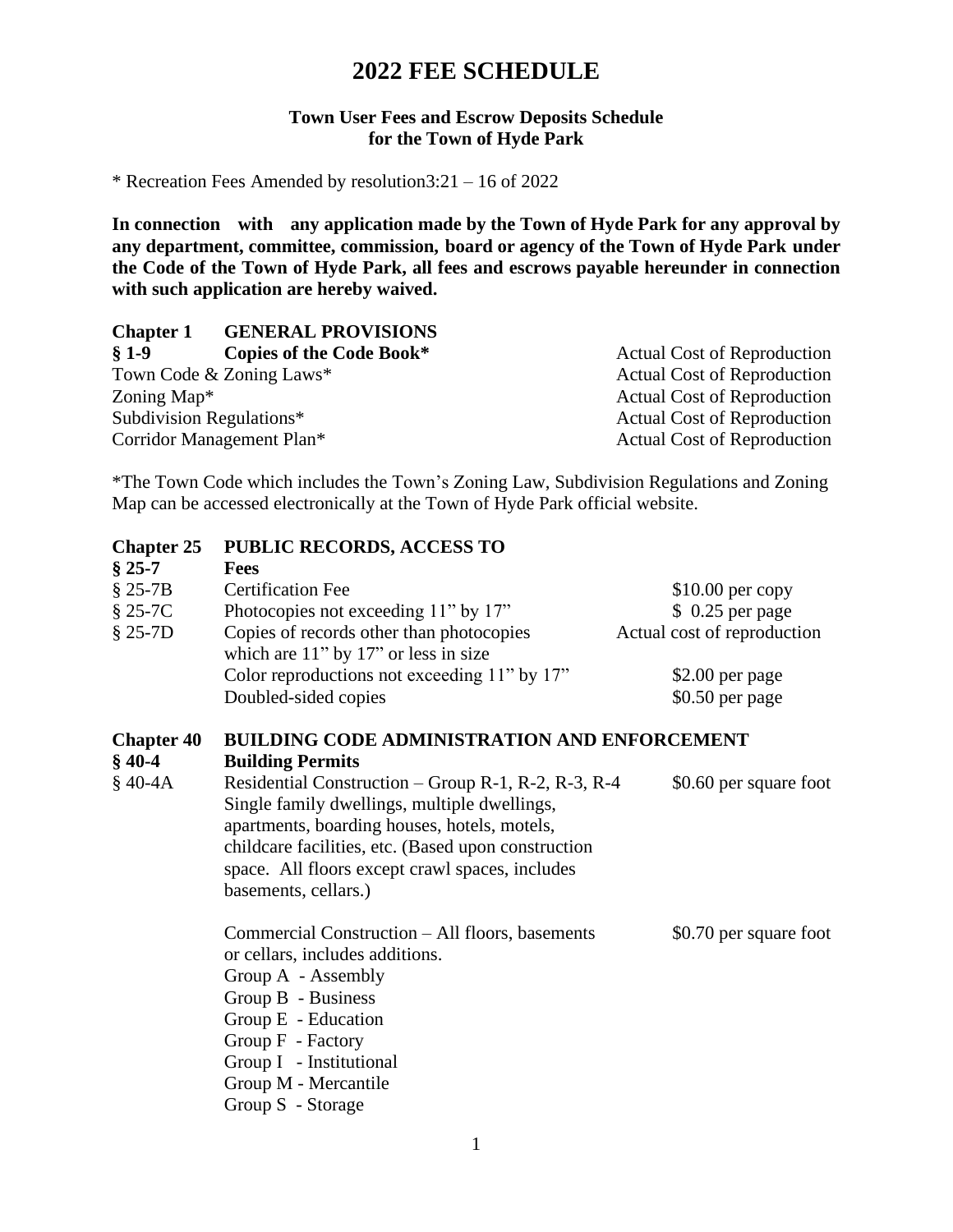| $§$ 40-4A | Group U - Utility<br>Group H - Hazardous                                                                                                                                                                                                               | \$1.25 per square foot                     |
|-----------|--------------------------------------------------------------------------------------------------------------------------------------------------------------------------------------------------------------------------------------------------------|--------------------------------------------|
| $$40-4A$  | Conversions/changes of use, alterations, additions,<br>replacement and repairs. (Based upon total number<br>of square feet of space/area affected by work,<br>includes decks, porches, and equipment systems.)                                         | \$0.60 per square foot                     |
|           | Minimum Permit Fee - for all items above                                                                                                                                                                                                               | \$100.00 minimum                           |
|           | Mechanical Work only<br>Hydronic/forced air furnace oil, gas or electric<br>Fuel tank replacement, less than 660 gallons<br>L.P. gas tank replacement<br>Heat pump installation<br>Hot water heater/oil or gas<br><b>HVAC/HRV</b><br>Generator oil/gas | $$100.00$ minimum                          |
|           | Commercial kitchen hood replacement                                                                                                                                                                                                                    | \$150.00                                   |
|           | Residential PV Solar Panel System<br>PV Panel System Less than 20KW<br>PV Panel System 21KW-200KW<br>PV Panel System Over 200KW                                                                                                                        | \$150.00<br>\$2500.00<br>\$7500.00         |
|           | Replacement of Bulk Storage Tanks & Fuel Dispensing<br>Equipment (gasoline, diesel, kerosene)                                                                                                                                                          |                                            |
|           | Up to 5000 gallons per tank<br>Over 5000 gallons per tank                                                                                                                                                                                              | \$2500.00<br>\$5000.00                     |
|           | <b>Sewage Treatment Facility Building</b>                                                                                                                                                                                                              | \$0.95 per square foot                     |
|           | Private Water Treatment Facility Building                                                                                                                                                                                                              | \$0.95 per square foot                     |
|           | <b>Accessory Pre-fab Residential Storage Buildings</b>                                                                                                                                                                                                 | \$0.60 per square foot<br>\$150.00 minimum |
|           | <b>Demolition Permit</b>                                                                                                                                                                                                                               | \$150.00                                   |
|           | Building Permit - Late Filing Fee (After work has<br>commenced without valid Building Permit<br>issuance by Town.)                                                                                                                                     | Double standard fee                        |
|           | Renewal of Active Permit -<br>75% of original fee not less than \$100.00 plus                                                                                                                                                                          |                                            |

Re-inspection Fee.  $3<sup>rd</sup>$  Re-inspection fee \$75.00 and thereafter for each inspection.

\$50.00 for each expired year.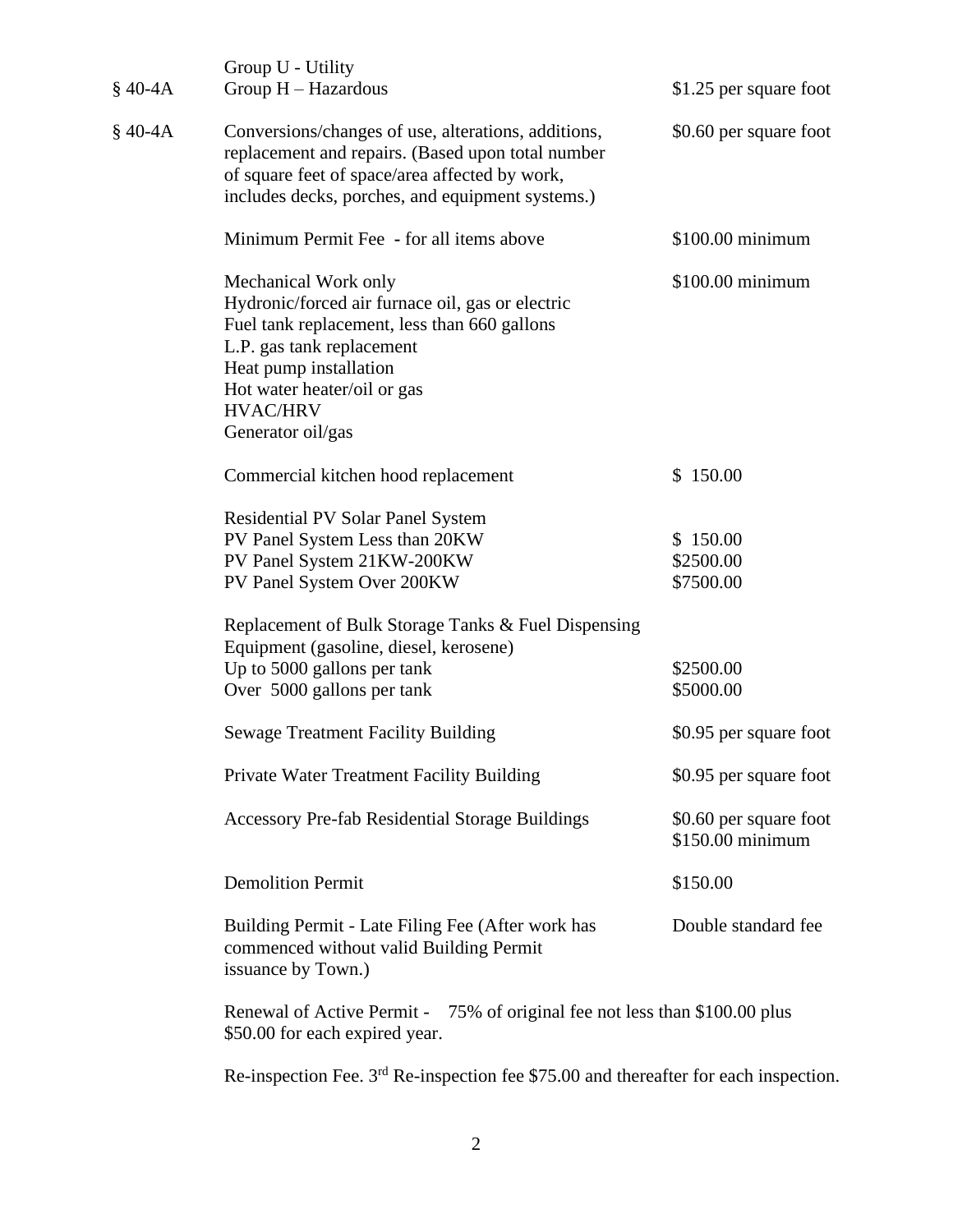The Town Board shall have the power, upon application of the developer/permit holder, and after seeking the advice and recommendation of the Planning Board and Building Inspector, to reduce the renewal of active permit fee from 75% of the original fee to a fee determined by the Town Board that is fair and equitable and which more accurately represents the administrative, and other, costs to the Town of processing a renewal of a building permit application.

### **§ 40-7 Certificates of Occupancy**

| $$40-7B$          | Application fee for final site inspection                                                   |                       |
|-------------------|---------------------------------------------------------------------------------------------|-----------------------|
|                   | Single family residential                                                                   | \$100.00              |
|                   | Multi-family residential                                                                    | \$750.00              |
|                   | Commercial                                                                                  | \$200.00 per building |
|                   |                                                                                             | or occupancy          |
|                   | Mobile Home                                                                                 |                       |
|                   | Single Wide                                                                                 | \$400.00              |
|                   | Double Wide                                                                                 | \$600.00              |
|                   | Pools                                                                                       |                       |
|                   | Above-ground                                                                                | \$175.00              |
|                   | In-ground                                                                                   | \$575.00              |
|                   | Solid Fuel Burning Device: wood, coal, pellet,<br>fireplace with pre-fab or masonry chimney | \$150.00              |
|                   | Certificate of Occupancy                                                                    | \$100.00 residential  |
|                   | (Administrative Search of records only)                                                     | \$200.00 commercial   |
| $$40-10$          | <b>Operating Permits</b>                                                                    |                       |
|                   | $101 -$<br>300 People                                                                       | \$325.00              |
|                   | $301 -$<br>600 People                                                                       | \$400.00              |
|                   | 601-1000 People                                                                             | \$750.00              |
|                   | Over 1000 People<br>Add \$25.00 per 100 persons to maximum of \$1000.00                     |                       |
| <b>Chapter 45</b> | <b>DOGS</b>                                                                                 |                       |
| $§$ 45-5          | <b>Seizure and Impoundment</b>                                                              |                       |
| 8.45.5D           | <b>Dodomntion Foo for First Soizuro and Impoundment</b>                                     | $\mathfrak{c}$ 50.00  |

| $§ 45-5B$ | Redemption Fee for First Seizure and Impoundment  | \$50.00  |
|-----------|---------------------------------------------------|----------|
|           | Redemption Fee for Second Seizure and Impoundment | \$100.00 |
|           | Redemption for Third Seizure and Impoundment      | \$200.00 |

In addition to the above Redemption Fees, the redeeming party shall also pay all costs incurred by the Town for boarding, impoundment and veterinary care of said dog during the term of impoundment.

### **Waiver of Redemption Fees**

The Town Board shall have the discretion upon the recommendation of the Dog Control Officer to waive all or part of the redemption fee for a dog which is identified, seized and redeemed by the dog's owner on the same date of seizure and delivery to the Town's authorized boarding facility provided that the dog has not been boarded at the facility overnight. In such cases, the Dog Control Officer shall collect the appropriate redemption fee, which shall be held by the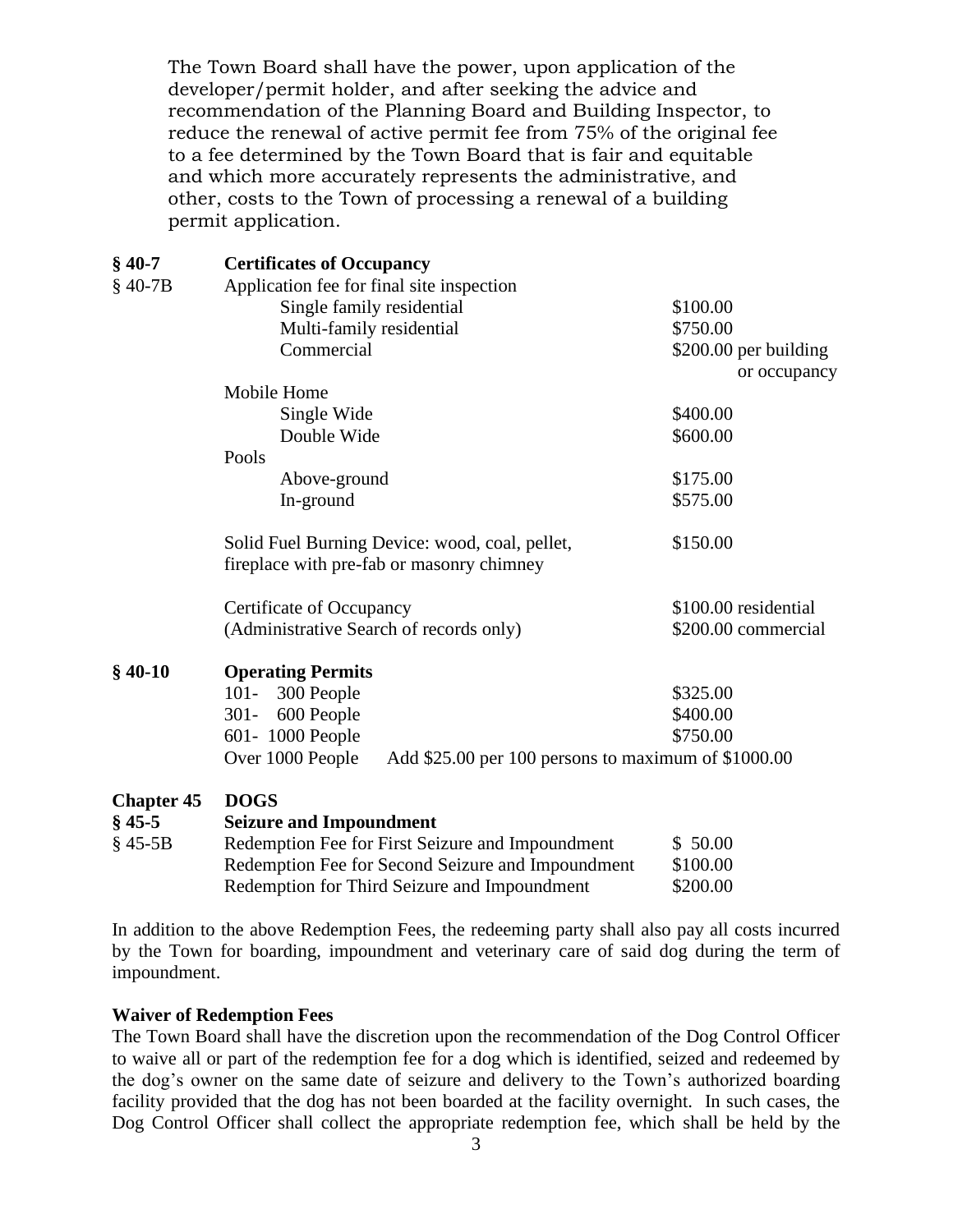Town in escrow until such time as all of the applicable facts with recommendation of waiver are presented by the Dog Control Officer to the Town Board and the Town Board authorizes by resolution the waiver of all or part of the redemption fee. In any such case where the redemption fee is waived in whole or in part, that portion of the redemption fee which is waived shall be returned to the dog's owner.

§ 45-5E The owner of a dog who has been seized but who does not redeem that dog, shall be responsible for the impounding cost, plus all boarding, veterinary care and euthanasia costs incurred by the Town for said dog.

| <b>Type of Dog</b>      | Fee     | <b>Surcharge</b> | <b>Total</b> |
|-------------------------|---------|------------------|--------------|
| Altered Dog             | \$14.00 | \$1.00           | \$15.00      |
| <b>Unaltered Dog</b>    | \$20.00 | \$3.00           | \$23.00      |
| <b>Owner Over 65</b>    |         |                  |              |
| Altered Dog             | \$7.00  | \$1.00           | \$8.00       |
| <b>Unaltered Dog</b>    | \$10.00 | \$3.00           | \$13.00      |
| Replacement Dog Tag Fee |         |                  | \$13.00      |

### **§ 45-17 Dog License Fees**

| <b>Chapter 57</b> | <b>FIRE PREVENTION</b>                                                                    |                                           |
|-------------------|-------------------------------------------------------------------------------------------|-------------------------------------------|
| $$57-2E$          | Inspection of multiple dwellings                                                          | \$30.00 each unit<br>minimum fee \$200.00 |
| $$57-2E$          | Inspection of general                                                                     | \$60.00 each 1000 sq.                     |
|                   | Non-residential buildings                                                                 | ft. minimum fee \$200                     |
| <b>Chapter 60</b> | <b>FLOOD DAMAGE PREVENTION</b>                                                            |                                           |
| $§ 60-13$         | Application for Flood Plain Development Permit                                            | \$500.00                                  |
| <b>Chapter 66</b> | <b>GARBAGE, RUBBISH AND REFUSE</b>                                                        |                                           |
| $§ 66-4$          | License or permit to carry on or conduct the service<br>of refuse collection and disposal | \$500.00                                  |
| <b>Chapter 70</b> | <b>HAWKING AND PEDDLING</b>                                                               |                                           |
| §70-3E            | Application for license                                                                   | \$100.00                                  |
| $$70-5$           | License for a six-month period                                                            | \$200.00                                  |
| $§ 70-5$          | License for a twelve-month period                                                         | \$400.00                                  |
| $$70-6B$          | Replacement of lost or stolen license                                                     | \$100.00                                  |
| <b>Chapter 75</b> | <b>NOISE</b>                                                                              |                                           |
| §75-7C            | Application for variance to Chapter 75                                                    | \$500.00                                  |
| <b>Chapter 79</b> | <b>OUTDOOR WOOD-BURNING FURNACES</b>                                                      |                                           |
| $$79-6A$          | Permit Fee                                                                                | \$250.00                                  |
| <b>Chapter 80</b> | PARKING LOT, TOWN HALL                                                                    |                                           |
| $$80-1B$          | <b>Parking Permit</b>                                                                     | $$100.00$ per quarter                     |
| <b>Chapter 85</b> | <b>GRASS MAINTENANCE</b>                                                                  |                                           |
| $§85-C(4)(b)$     | Fee for violation of Grass Maintenance Law                                                | \$500.00                                  |
|                   |                                                                                           |                                           |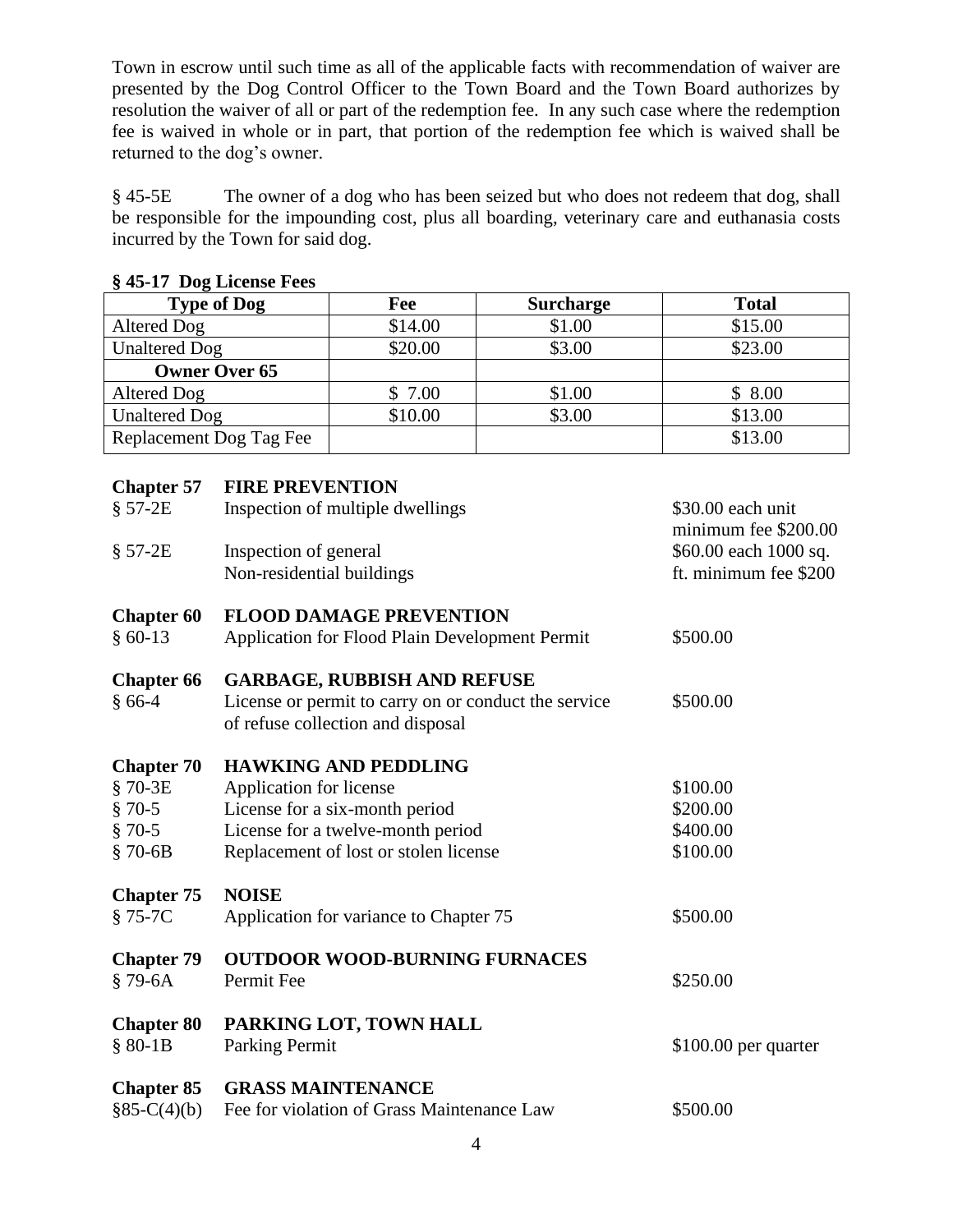| <b>Chapter 87</b><br>$$87-22D$<br>$$87-24A$<br><b>Chapter 92</b><br>$§ 92-6F$ | <b>SEWERS</b><br>Permits, renewals or reissuance<br>Permit for opening any street or pavement<br><b>SOIL AND MINING EXTRACTION</b><br>Permit for property not previously used for<br>commercial mining                  | \$300.00<br>$$25.00 \text{ plus}$<br>\$1000.00 deposit<br>\$1000.00 |
|-------------------------------------------------------------------------------|-------------------------------------------------------------------------------------------------------------------------------------------------------------------------------------------------------------------------|---------------------------------------------------------------------|
| $§ 92-10$                                                                     | Continuance of permit                                                                                                                                                                                                   | \$500.00                                                            |
|                                                                               |                                                                                                                                                                                                                         |                                                                     |
| <b>Chapter 93</b><br>$§ 93-6A2$<br>$§ 93-6A(7)$<br>$§ 93-6B2$<br>$§ 93-6B(4)$ | STORMWATER AND EROSION AND SEDIMENT CONTROL<br><b>Stormwater Management Permit</b><br>Stormwater Management Permit Renewal<br><b>Erosion and Sediment Control Permit</b><br>Erosion and Sediment Control Permit Renewal | \$800.00<br>\$100.00<br>\$200.00<br>50.00<br>\$                     |
| <b>Chapter 95</b><br>$§ 95-5A(1)$<br>$§ 95-5A(2)$<br>$§ 95-10A$               | <b>STREET OPENING AND DRIVEWAYS</b><br>Street opening permit, supervision and inspection<br>Deposit<br>Driveway permit<br>New construction or reconstruction<br>Resurfacing existing driveway                           | 100.00<br>\$1000.00<br>\$200.00<br>\$100.00                         |
| <b>Chapter 96</b><br>$§ 96-8$<br>$§ 96-8A4$                                   | <b>SUBDIVISION LAW OF THE TOWN OF HYDE PARK</b><br><b>Reservations and Easements</b><br>Recreation fee                                                                                                                  | \$5000.00 per new lot                                               |
| $§ 96-12$<br>$§ 96-12A$                                                       | <b>Sketch Plan, Context Map, and Existing Resources/Site Analysis Map</b><br>Application for review of sketch plan<br>Annual renewal fee: 75% of the original fee                                                       | $$400.00$ plus<br>30.00 per lot<br>\$                               |
| $§ 96-13$<br>$§ 96-13A$                                                       | <b>Approval of Minor Subdivisions</b><br>Application for approval of subdivision plat<br>Circulation fee for revised plan<br>Re-advertising fee                                                                         | $$400.00$ plus<br>30.00 each lot<br>\$<br>\$100.00<br>\$200.00      |
| $§ 96-14$<br>$§ 96-14A(1)$                                                    | <b>Approval of Major Subdivisions</b><br>Application for review and approval of a<br>preliminary plat<br>Circulation fee for revised plan<br>Re-advertising fee for revised plan                                        | \$2000.00 plus<br>$30.00$ per lot<br>S<br>\$100.00<br>\$150.00      |

§ 96-14B(1) Application for approval of a subdivision plat \$ 30.00 per lot in final form Major subdivision – Section of Final Plat

Annual renewal fee: 75% of the original fee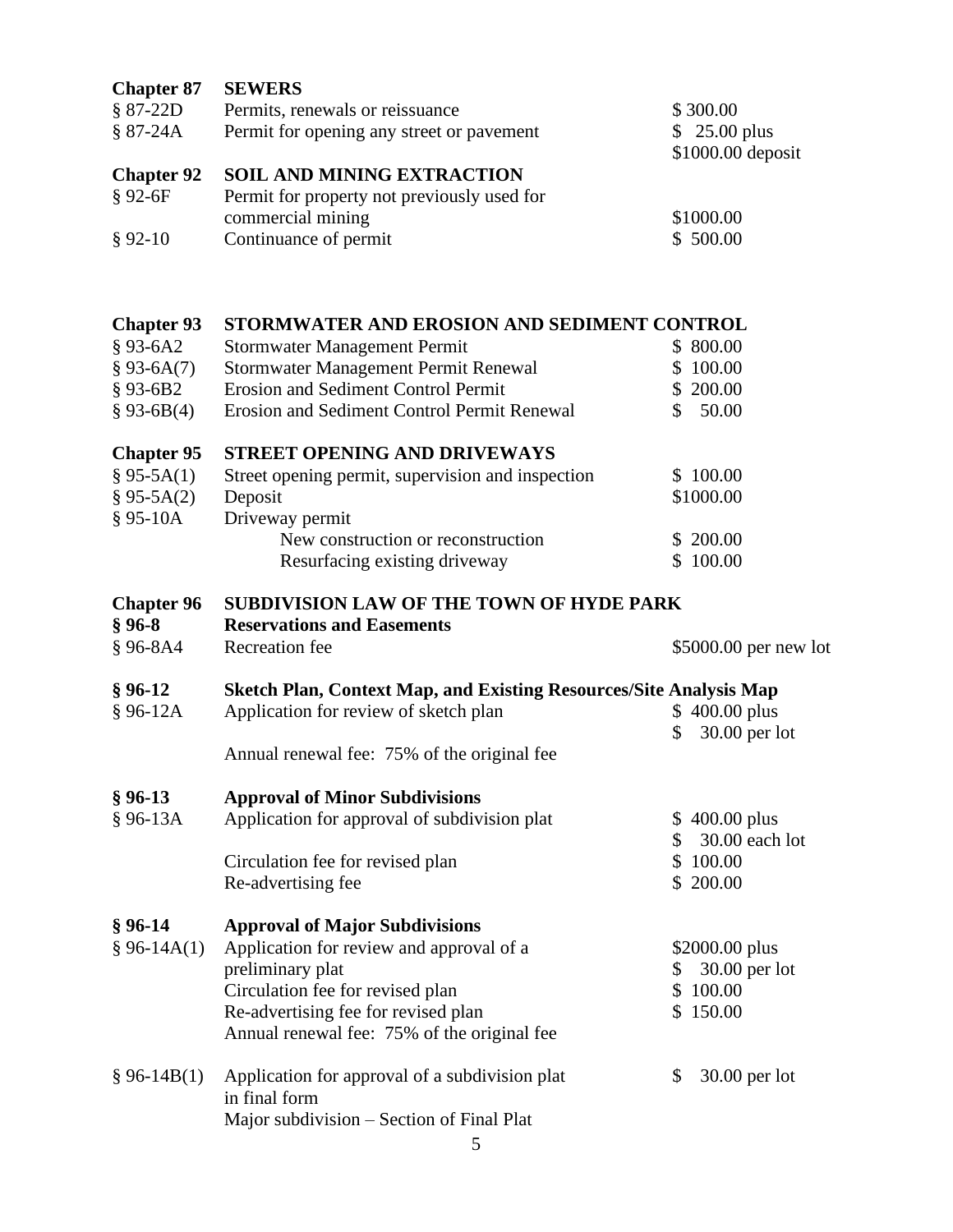|                          | <b>First Section</b><br>(A) Each additional section<br>(B) Lot or unit not shown on                                                                                                                                                                                                                                                                           | 30.00 per lot<br>\$<br>\$ 300.00<br>\$<br>30.00 each                                                                          |
|--------------------------|---------------------------------------------------------------------------------------------------------------------------------------------------------------------------------------------------------------------------------------------------------------------------------------------------------------------------------------------------------------|-------------------------------------------------------------------------------------------------------------------------------|
|                          | Annual renewal fee: 75% of the original fee                                                                                                                                                                                                                                                                                                                   | Preliminary plat                                                                                                              |
|                          | § 96-14B8e3 Recreation fee                                                                                                                                                                                                                                                                                                                                    | \$5000.00 per new lot                                                                                                         |
| $§ 96-16E$               | See Inspection Expenses Schedule                                                                                                                                                                                                                                                                                                                              |                                                                                                                               |
| $$101-21A$               | <b>Chapter 101 TELECOMMUNICATIONS TOWERS AND FACILITIES</b><br><b>Building Permit</b>                                                                                                                                                                                                                                                                         |                                                                                                                               |
|                          | New tower<br>Co-location<br>Special Use permit<br>Site plan review and approval<br>Up to 1000 sq. ft.<br>Over 1000 sq. ft.<br>Application fee for amendment to site plan<br>Circulation fee for revised site plan application<br>Re-advertising fee for revised site plan application<br>Safety inspection report<br>Annual reporting to Zoning Administrator | \$1000.00<br>\$500.00<br>\$550.00<br>\$550.00<br>\$2250.00<br>\$ 300.00<br>\$100.00<br>\$200.00<br>\$<br>50.00<br>\$<br>50.00 |
| $$102-6$<br>$$102-6A$    | Annual renewal fee: 75% of the original fee<br><b>Chapter 102 REGULATION OF FOREST MANAGEMENT</b><br><b>Permit Application Procedure</b><br><b>Timber Harvesting Permit Application</b>                                                                                                                                                                       | \$600.00                                                                                                                      |
|                          | <b>Chapter 108 ZONING LAW OF THE TOWN OF HYDE PARK</b>                                                                                                                                                                                                                                                                                                        |                                                                                                                               |
| $$108-4$<br>$$108-4.3C2$ | <b>General Regulations</b><br>§ 108-4.3B5 Site Plan Approval for Animal Husbandry Use<br>Building Permit for construction trailer<br>§ 108-4.3C3a Permit for commercial trailer used for<br>the purpose of storage<br>§ 108-4.3C3b Application for dockside vessel used for<br>the purpose of storage                                                         | \$300.00*<br>\$100.00<br>\$100.00<br>\$100.00                                                                                 |
|                          | *Application fee shall be reduced to \$100.00 for animal husbandry applications which involve a<br>valid 4-H program for animal husbandry use.                                                                                                                                                                                                                |                                                                                                                               |
| $$108-5$<br>$$108-5.12$  | <b>District Regulations and Standards</b><br><b>Bellefield PDD Waiver Application</b>                                                                                                                                                                                                                                                                         | \$250.00                                                                                                                      |
| $$108-7$<br>$$108-7.3A$  | <b>Planned Unit Development</b><br>PUD pre-application conference<br>§ 108-7.3B/C Concept Plan submission to Planning Board<br>Up to 100,000 square feet<br>6                                                                                                                                                                                                 | \$800.00<br>per conference<br>\$ 3000.00                                                                                      |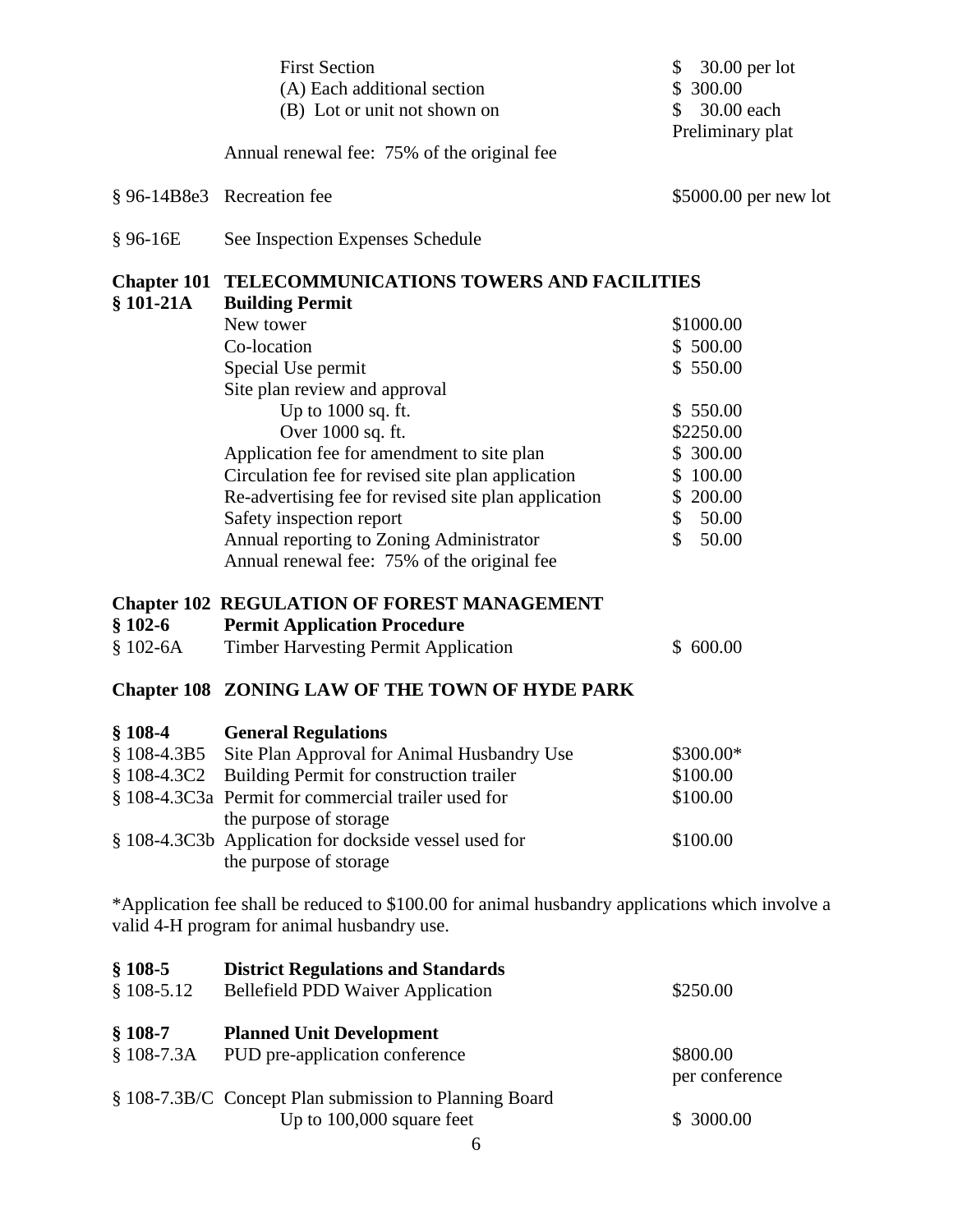|              | 100,000 to 500,000 square feet                                    | \$7500.00                                                     |
|--------------|-------------------------------------------------------------------|---------------------------------------------------------------|
|              | Over 500,000 square feet                                          | \$10000.00                                                    |
| $$108-7.4B$  | Final Development Plan - Site Plan                                | See §108-9.3A                                                 |
| $$108-7.4B$  | Final Development Plan - Subdivision                              | See §96-13 or §96-14                                          |
| $$108-8$     | <b>Special Use Permits</b>                                        |                                                               |
| $$108-8.2B$  | Residential one and two-family and accessory apartments           | \$350.00                                                      |
| $$108-8.2B$  | All other Residential Use                                         | \$600.00                                                      |
| $$108-8.2B$  | Non-residential                                                   | \$600.00                                                      |
| $$108-9$     | <b>Site Plan Approval - See also Inspection Expenses Schedule</b> |                                                               |
|              | § 108-9.2B/C Site Plan Residential Waiver                         | \$50.00                                                       |
| $$108-9.3A$  | Site Plan Residential                                             | \$300.00 minimum<br>Plus \$30.00 each lot<br>or dwelling unit |
|              | Application fee for amendment to site plan                        | Same as above                                                 |
|              | Circulation fee for revised site plan application                 | \$100.00                                                      |
|              | Re-advertising fee                                                | \$200.00                                                      |
|              | Annual renewal fee: 75% of the original fee                       |                                                               |
| $$108-9.3A$  | Site Plan Non-Residential                                         |                                                               |
|              | Change in tenancy and/or signage                                  | \$100.00                                                      |
|              | Interior modifications only                                       | \$300.00                                                      |
|              | <b>Exterior minor modifications</b>                               | \$400.00                                                      |
|              | All others                                                        |                                                               |
|              | Square Footage of developed area:                                 |                                                               |
|              | Up to $1,000$                                                     | \$650.00                                                      |
|              | 1,001 to 10,000                                                   | \$3000.00                                                     |
|              | $10,001$ and over                                                 | \$5500.00                                                     |
|              | Application fee for amendment to site plan                        | Same as above                                                 |
|              | Circulation fee for revised site plan application                 | \$100.00                                                      |
|              | Re-advertising fee                                                | \$200.00                                                      |
|              | Annual renewal fee 75% of the original fee                        |                                                               |
|              | Second pre-application meeting                                    | \$100.00                                                      |
|              | (No charge for first pre-application meeting.)                    |                                                               |
|              | § 108-9.3E4c Extended Site Plan Approval                          | \$200.00                                                      |
|              | § 108-9.3G2 Recreation fee                                        | \$5000.00                                                     |
|              | Construction                                                      | per dwelling unit                                             |
| $$108-9.6A$  | Extend Site Plan to begin substantial construction                | \$500.00                                                      |
|              | Extend Site Plan to complete construction                         | \$500.00                                                      |
| $$108-20$    | <b>Home Occupations</b>                                           |                                                               |
|              | § 108-20.3C4 Home Occupation License                              | \$100.00                                                      |
| $$108-21$    | <b>Adult Uses</b>                                                 |                                                               |
| $$108-21.2B$ | Special use permit application                                    | \$600.00                                                      |
| $$108-21.2B$ | License                                                           | \$100.00                                                      |
| $$108-21.3$  | Registration fee                                                  | \$100.00                                                      |
|              |                                                                   |                                                               |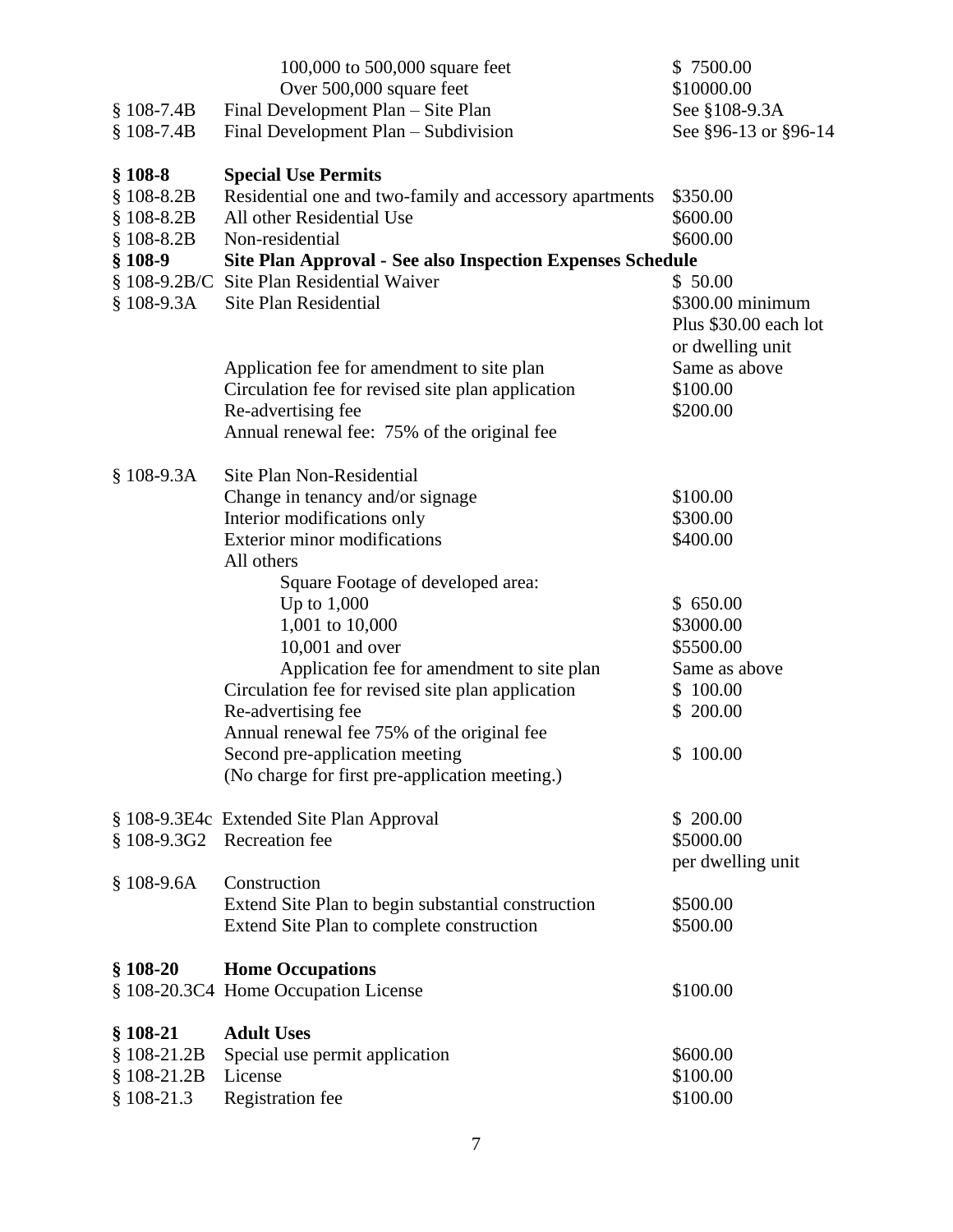| $$108-22$    | <b>Public Utility Facilities</b>                     |                       |
|--------------|------------------------------------------------------|-----------------------|
| $$108-22.2B$ | Special use permit application                       | \$600.00              |
|              |                                                      |                       |
| $$108-24$    | <b>Signs</b>                                         |                       |
| $$108-24.3$  | Sign permit application - Per Sign:                  | \$150.00              |
| $$108-24.3$  | Temporary Non-Exempt Sign Permit Application         | \$50.00               |
| $§$ 108-25   | <b>Scrap Yards</b>                                   |                       |
| $$108-25.3B$ | Annual scrap yard license                            | \$350.00              |
|              |                                                      |                       |
| $$108-26$    | <b>Manufactured Homes</b>                            |                       |
| $$108-26.2$  | Application for a building permit to replace         |                       |
|              | a manufactured home not in a licensed                |                       |
|              | manufactured home park                               |                       |
|              | Single wide                                          | \$350.00              |
|              | Double wide                                          | \$500.00              |
| $$108-26.4$  | Manufactured home park annual license or renewal     | \$350.00              |
| $$108-26.4$  | Transfer of license fee                              | \$100.00              |
| $$108-26.4$  | Renewal of license                                   | \$350.00              |
| $$108-27$    | <b>Used Car Lots</b>                                 |                       |
| $$108-27.1C$ | Used car lot license and renewal fees                | \$350.00              |
| $§$ 108-30   | <b>Enforcement</b>                                   |                       |
|              | § 108-30.6B1 Sign permit application - per sign      | \$150.00              |
|              | Temporary non-exempt sign permit application         | \$50.00               |
|              | § 108-30.6B2 Trailer permit                          |                       |
|              | <b>Construction trailer</b>                          | \$100.00 each         |
|              | Commercial trailer used for storage                  | \$100.00              |
|              | § 108-30.6B3 Vehicle for sale permit                 | \$50.00               |
|              | § 108-30.6B4 Storage of unregistered vehicle permit  | \$20.00 for 2 months  |
|              |                                                      | \$45.00 for 3 months  |
|              |                                                      | \$ 80.00 for 4 months |
|              |                                                      | \$125.00 for 5 months |
|              |                                                      | \$180.00 for 6 months |
|              | § 108-30.6B5 Roadside stand permit                   | \$150.00              |
|              | § 108-30.6B6 Home occupation permit                  | \$100.00              |
| $$108-32$    | <b>Certificate of Occupancy</b>                      |                       |
|              | See Chapter 40: Building Construction                |                       |
|              | § 108-32.1B1 Zoning Administrator Review Fee         | \$50.00               |
| $§$ 108-33   | <b>Zoning Board of Appeals</b>                       |                       |
| $$108-33.4$  | Appeal from determination of administrative official |                       |
|              | of the Town of Hyde Park, including but not limited  |                       |
|              | to, appeal from determination of Zoning              |                       |
|              | Administrator or Building Inspector                  | \$150.00*             |
| $$108-33.4$  | Use variance                                         | \$600.00              |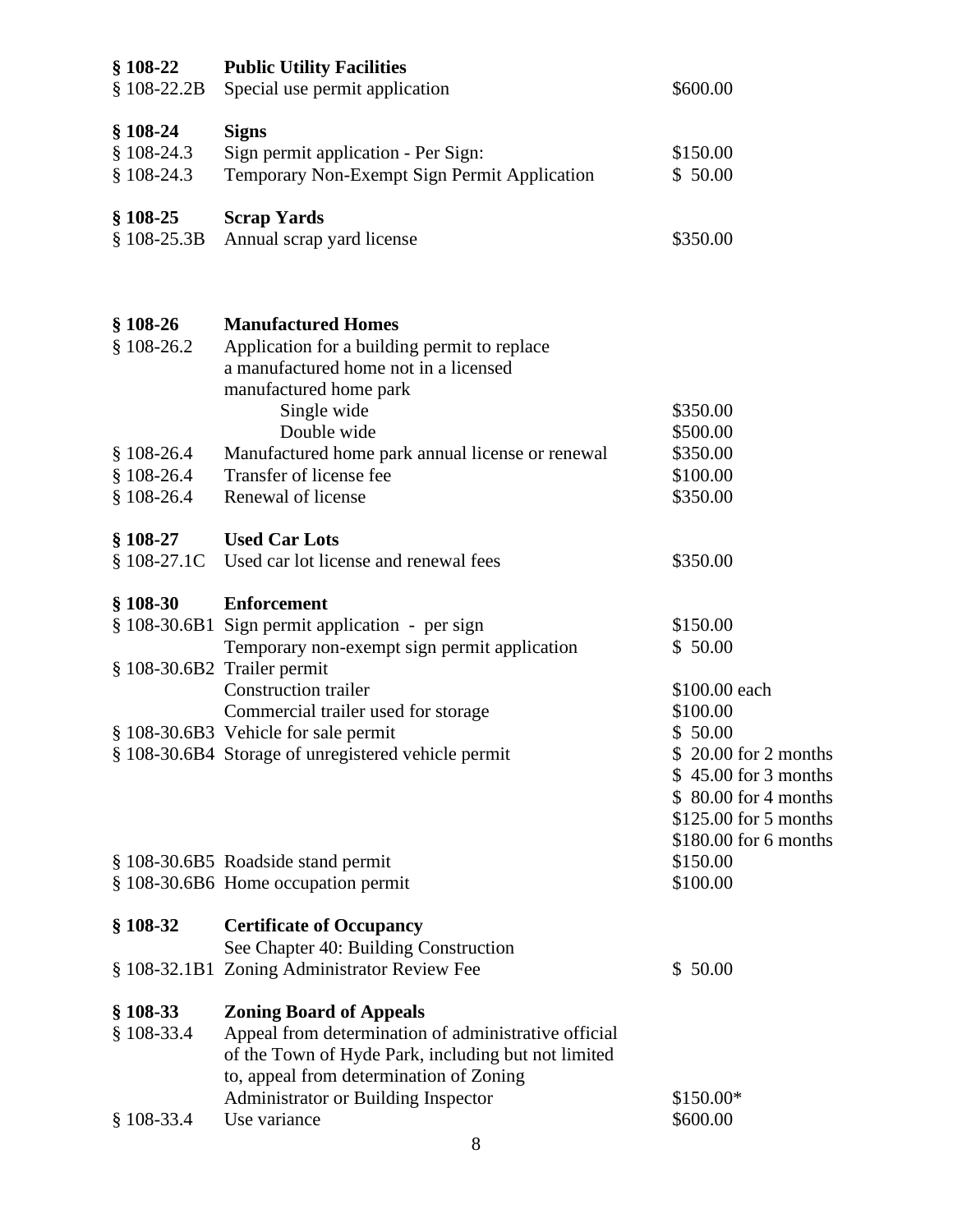| $$108-33.4$ | Fee for change in an application                | \$100.00 |
|-------------|-------------------------------------------------|----------|
| $$108-33-4$ | Area Variance, Residential, one-family dwelling | \$300.00 |
|             | All other residential use                       | \$400.00 |
|             | Non-residential                                 | \$500.00 |

\*If the Zoning Board of Appeals determines upon initial review of the appeal that the appeal will require an interpretation on one or more provisions of the Town Code, the fee shall be increased to \$250.00. The ZBA shall also have the authority to require an initial deposit for the Attorney to the ZBA in accordance with the Escrow Deposit Schedule set forth in this Fee Schedule.

| $$108-34$              | <b>Amendments</b><br>§ 108-34.1A Petition by private individual or entity<br>for rezoning to Town Board                                                                            | \$1500.00                      |
|------------------------|------------------------------------------------------------------------------------------------------------------------------------------------------------------------------------|--------------------------------|
| $$108-36$<br>$$108-36$ | <b>Expenses, Escrow Deposits, Recreation Fees</b><br>Escrow Deposit Schedule: See following pages                                                                                  |                                |
|                        | § 108-36.4A Recreation fee for approval of any site plan<br>plan application for the construction or<br>or conversion of multifamily dwelling<br>units and manufactured home parks | \$5000.00 per<br>dwelling unit |
|                        | § 108-36.4B Recreation fee for approval of a site plan<br>showing two or more buildings containing<br>multiple dwelling units or a manufactured<br>home park                       | \$5000.00 per<br>dwelling unit |
| Appendix A111          | <b>ROAD SPECIFICATIONS</b>                                                                                                                                                         |                                |
|                        | § A111-47C Driveway permit                                                                                                                                                         |                                |
|                        | New construction or reconstruction                                                                                                                                                 | \$200                          |
|                        | Resurfacing existing driveway<br>Posting of Driveway Bond                                                                                                                          | \$100<br>\$1000                |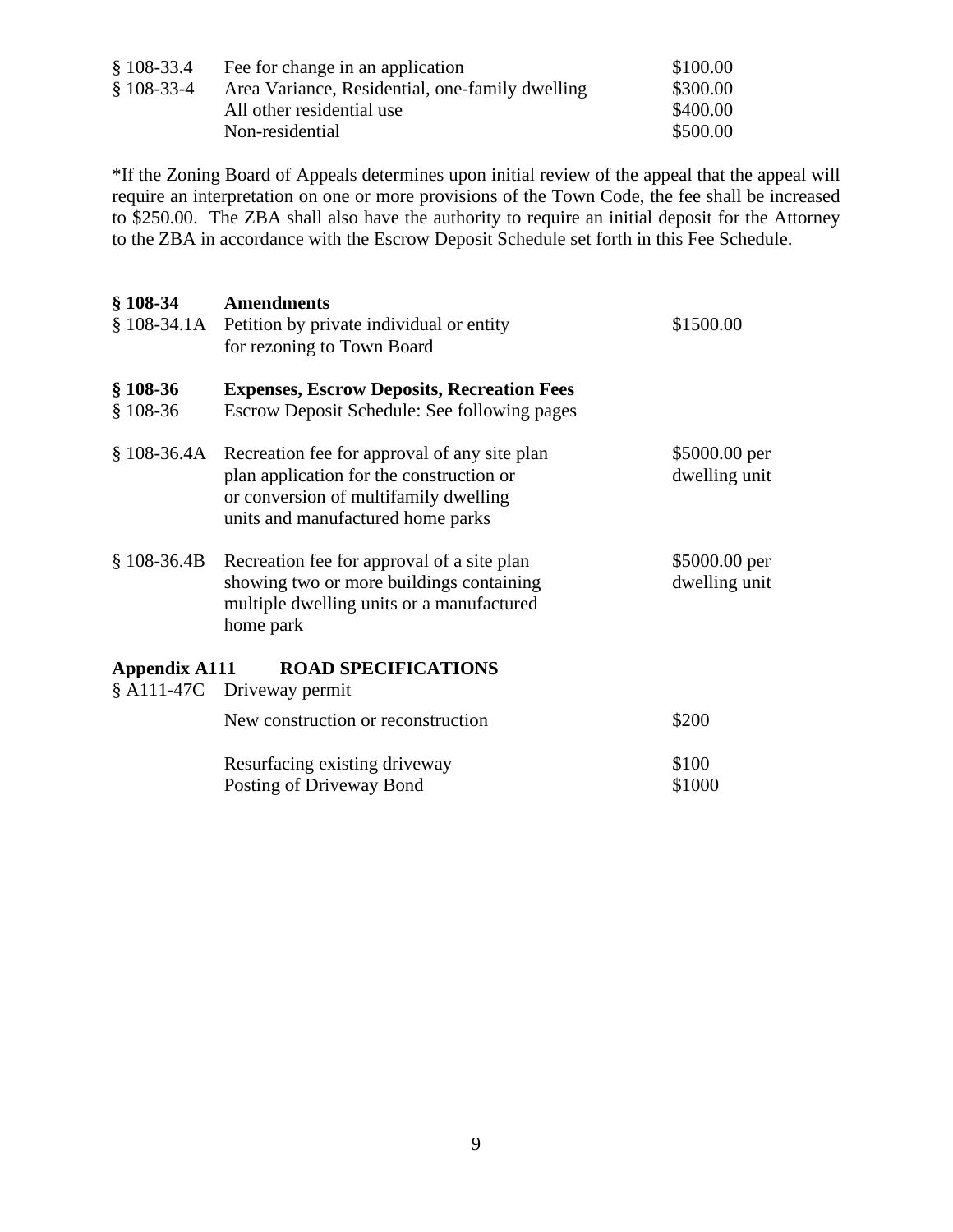### **ESCROW DEPOSIT SCHEDULE**

#### **Chapter 60 FLOOD DAMAGE PREVENTION**

**§ 60-12 Floodplain Development Permit** Engineering Consultant Review of Application for Floodplain Development Permit as determined by Local Administrator \$500.00 for Engineer

### **Chapter 93 STORMWATER MANAGEMENT AND EROSION AND SEDIMENT**

| $§ 93-6$  | <b>Permit Requirements</b>          |                       |
|-----------|-------------------------------------|-----------------------|
| §93-6A2   | Stormwater Management Permit        | $$1000.00$ Engineer   |
| $§93-6B2$ | Erosion and Sediment Control Permit | \$500.00 for Engineer |

#### **Note: Chapter 96 and Chapter 108**

Escrow may be required for environmental review when appropriate.

#### **Chapter 108 ZONING**

### **§ 108-36 Expenses, Escrow Deposits and Recreation Fees**

#### **Type of Application INITIAL DEPOSIT each for:**

|                             |                                                                   |          | Recommended                                                                                                                              |
|-----------------------------|-------------------------------------------------------------------|----------|------------------------------------------------------------------------------------------------------------------------------------------|
|                             | Engineer/Planner                                                  | Attorney | minimum reserve (*)                                                                                                                      |
| Subdivisions: No. of lots:  |                                                                   |          |                                                                                                                                          |
| Lot Line Realignment        | \$1000                                                            | \$1000   | \$ 200                                                                                                                                   |
| $2$ to $5$ lots             | \$2000                                                            | \$1000   | \$250                                                                                                                                    |
| 6 to 10 lots                | \$3500                                                            | \$2500   | \$500                                                                                                                                    |
| 11 to 20 lots               | \$5000                                                            | \$2500   | \$1000                                                                                                                                   |
| 21 and over                 | \$8500                                                            | \$5000   | \$2000                                                                                                                                   |
| <b>Special Use Permits:</b> | plan and special use permits are required, the escrow for special |          | Same as Site Plan for all consultants, except that where both site<br>use permit shall be one-half of the escrow required for site plan. |
| Site Plans: Square Footage  |                                                                   |          |                                                                                                                                          |
| Up to $1,000$               | 1000<br>\$.                                                       | \$1000   | \$ 200                                                                                                                                   |
| 1,001 to 10,000             | \$5000                                                            | \$2500   | \$ 250                                                                                                                                   |
| $10,001$ and over           | \$10,000                                                          | \$5000   | \$2000                                                                                                                                   |
| <b>SOLAR FACILITY</b>       | \$7,500                                                           | \$5,000  |                                                                                                                                          |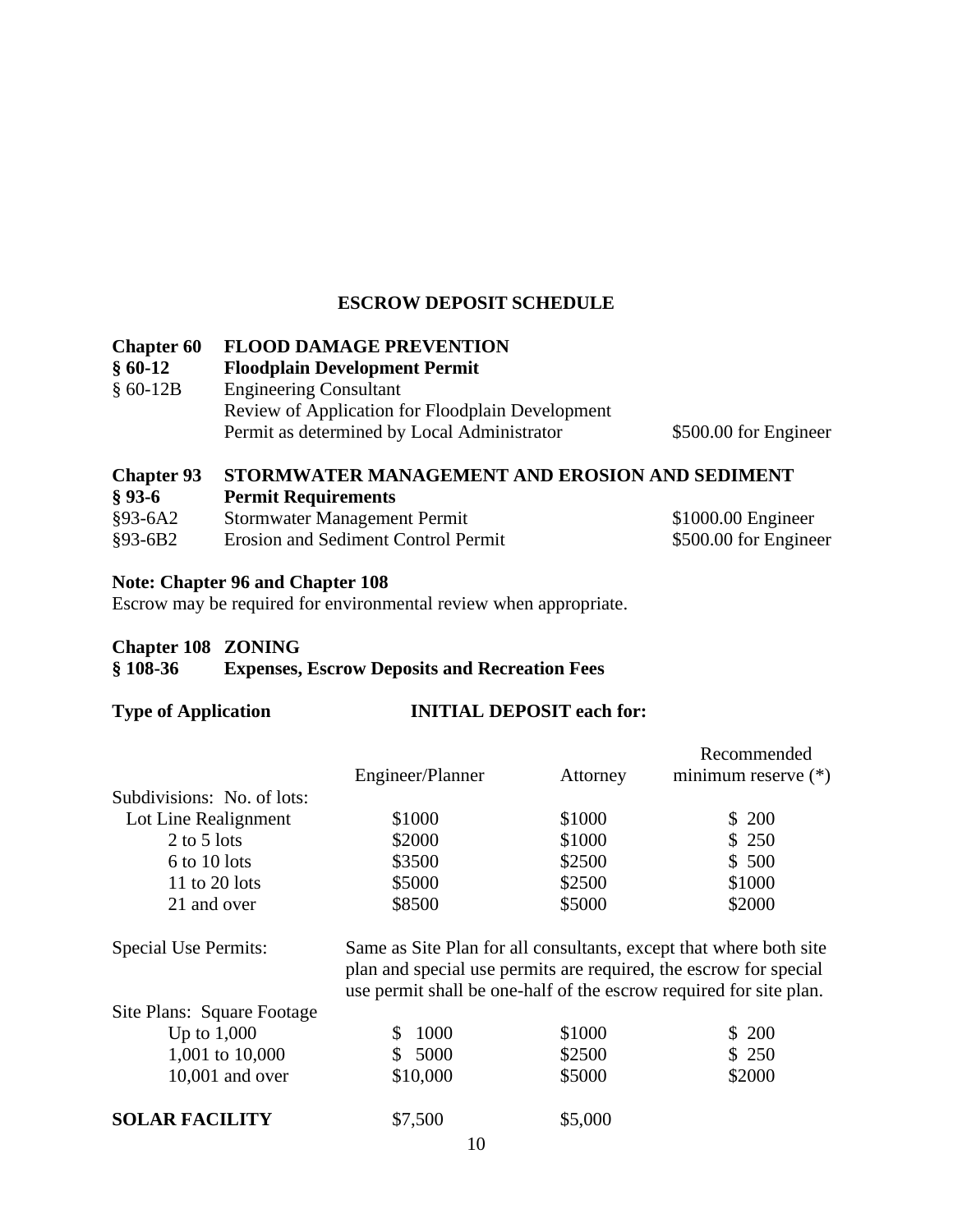| <b>Multifamily Plans:</b>         |    |          |        |        |
|-----------------------------------|----|----------|--------|--------|
| 100 or more units                 |    | \$10,000 | \$5000 | \$2000 |
| Under 100 units                   | S. | 5000     | \$3000 | \$500  |
| Re-zonings                        |    | 4000     | \$2000 | \$500  |
| Area Variance                     |    |          |        |        |
| Residential, except single-family |    | 500      | \$500  | \$200  |
| Commercial                        |    | 500      | \$1000 | \$200  |

#### **ESCROW DEPOSIT SCHEDULE**

| <b>Type of Application</b> | <b>INITIAL DEPOSIT each for:</b> |          |                                      |
|----------------------------|----------------------------------|----------|--------------------------------------|
|                            | Engineer/Planner                 | Attorney | Recommended<br>minimum reserve $(*)$ |
| Use Variance               |                                  |          |                                      |
| Up to $1,000$ square feet  | \$500                            | \$1000   | \$200                                |
| Over 1,000 square feet     | \$500                            | \$2000   | \$200                                |
| Interpretations            |                                  | \$1000   | \$200*                               |

\*The ZBA shall, in its discretion, require the Escrow Deposit for the Attorney to the ZBA in the event of an application before it requires the interpretation of one or more provisions of the Town Code.

| P.U.D. Pre-application Conference                                                           | 1000<br>\$ | \$<br>500  | \$ 200 |
|---------------------------------------------------------------------------------------------|------------|------------|--------|
| Amendment to Zoning – Pre<br><b>Petition Conference (Private</b> )<br>Individual or entity) | 1000<br>\$ | \$<br>500  | \$200  |
| <b>Concept Plan Submission</b><br>to Planning Board                                         |            |            |        |
| Up to $100,000$ sq.ft.                                                                      | \$10,000   | 5000<br>S  | \$2000 |
| 100,000 to $500,000$ sq.ft.                                                                 | \$15,000   | \$ 7500    | \$3000 |
| Over 500,000 sq.ft.                                                                         | \$20,000   | \$10,000   | \$4000 |
| P.U.D. Concept Plan                                                                         |            |            |        |
| <b>Town Board Review</b>                                                                    |            |            |        |
| Up to $100,000$ sq.ft.                                                                      | \$10,000   | 5000<br>\$ | \$2000 |
| 100,000 to $500,000$ sq.ft.                                                                 | \$15,000   | 7500<br>S. | \$3000 |
| Over 500,000 sq.ft.                                                                         | \$20,000   | \$10,000   | \$4000 |

P.U.D. Final Development Plan

Application to Planning Board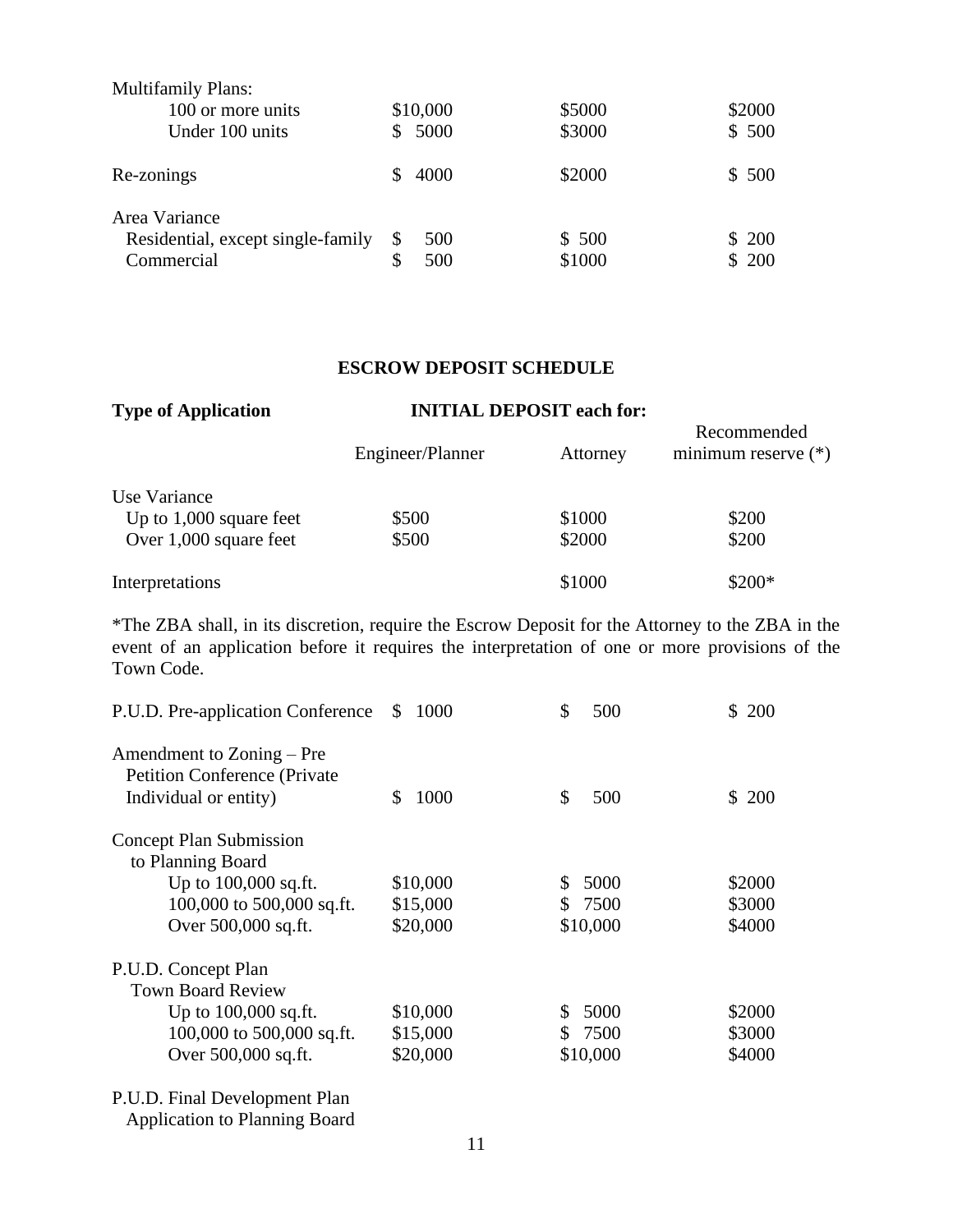| Up to 100,000 sq.ft.      | \$10,000 | \$ 5000  | \$2000 |
|---------------------------|----------|----------|--------|
| 100,000 to 500,000 sq.ft. | \$15,000 | \$ 7500  | \$3000 |
| Over 500,000 sq.ft.       | \$20,000 | \$10,000 | \$4000 |

(\*) Recommended minimum redeposit level is the outstanding invoices plus an amount equal to the initial deposit for each professional.

#### Chapter 130 SOLAR ENERGY SYSTEMS AND FACILITIES

|                                      | Town<br>Attorney |
|--------------------------------------|------------------|
| Solar Farms Decommissioning Plan     | \$2,000          |
| Solar Farm PILOT Agreement (§100-23) | \$2,000          |

### **INSPECTION EXPENSES SCHEDULE**

### **Chapter 96 SUBDIVISION OF LAND**

| $§ 96-16$    | <b>Securities and Improvements</b>                    |           |
|--------------|-------------------------------------------------------|-----------|
| $§$ 96-16 E1 | Inspection of Improvements                            |           |
|              | Administrative Fee for Inspecting Public Improvements |           |
|              | (including private roads)                             |           |
|              | Major subdivisions up to 20 lots                      | \$500.00  |
|              | Major subdivisions over 20 lots                       | \$1000.00 |

Initial Escrow Deposit for Town Engineer for Inspection of Public Improvements (including private roads). Two percent (2%) of approved total financial security for all public improvements (including private roads).

#### **Chapter 108 ZONING**

#### **§ 108-9 Site Plan Approval**

Administrative Fee for Inspection of compliance with approved site plan

§108-9.3A Site Plan Residential \$150 (minimum) plus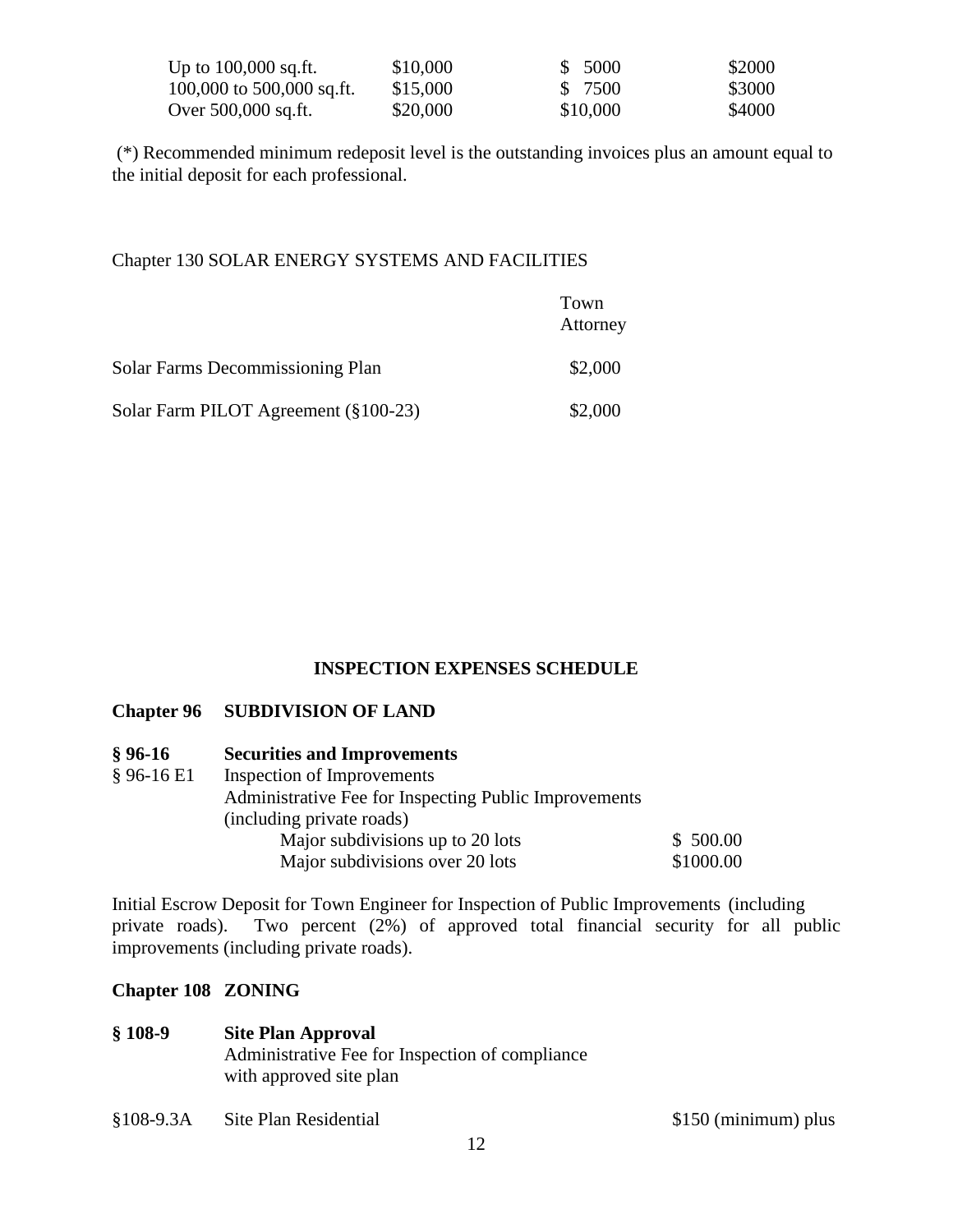| Site Plan Nonresidential                            |           |
|-----------------------------------------------------|-----------|
| Change in tenancy and/or signage                    | \$50.00   |
| Interior modifications only                         | \$100.00  |
| <b>Exterior minor modifications</b>                 | \$200.00  |
| All others                                          | \$500.00  |
| Inspection of Site Plan Compliance by Town Engineer |           |
| Initial Escrow Deposit                              |           |
| Site Plan                                           |           |
| Square Footage:                                     |           |
| 1,001 to 10,000                                     | \$1000.00 |
| $10,001$ and over                                   | \$2000.00 |
| <b>Multifamily Plans</b>                            |           |
| 100 or more units                                   | \$2500.00 |
| Under 100 units                                     | \$1500.00 |

#### \*Amended 3/21/2022

# **2022 RECREATION FEES**

# **Recreation Memberships**

- Available to Hyde Park residents only
- Entitles you to the use of pool and special rates for services (i.e., day camps & swimming lessons)

## **2022 Membership Rates**

| Youth                         | \$85.00  |
|-------------------------------|----------|
| Adult                         | \$120.00 |
| Senior                        | \$65.00  |
| Family of up to 6             | \$310.00 |
| Single parent with 3 children | \$180.00 |

# **2022 Camp Rates**

# **Adventure Day Camp (1 week)**

| Member       | \$145.00 |
|--------------|----------|
| Resident     | \$175.00 |
| Non-Resident | \$205.00 |

# **Adventure Day Camp Rates (2 weeks) (3 Sessions Per Camp Season)**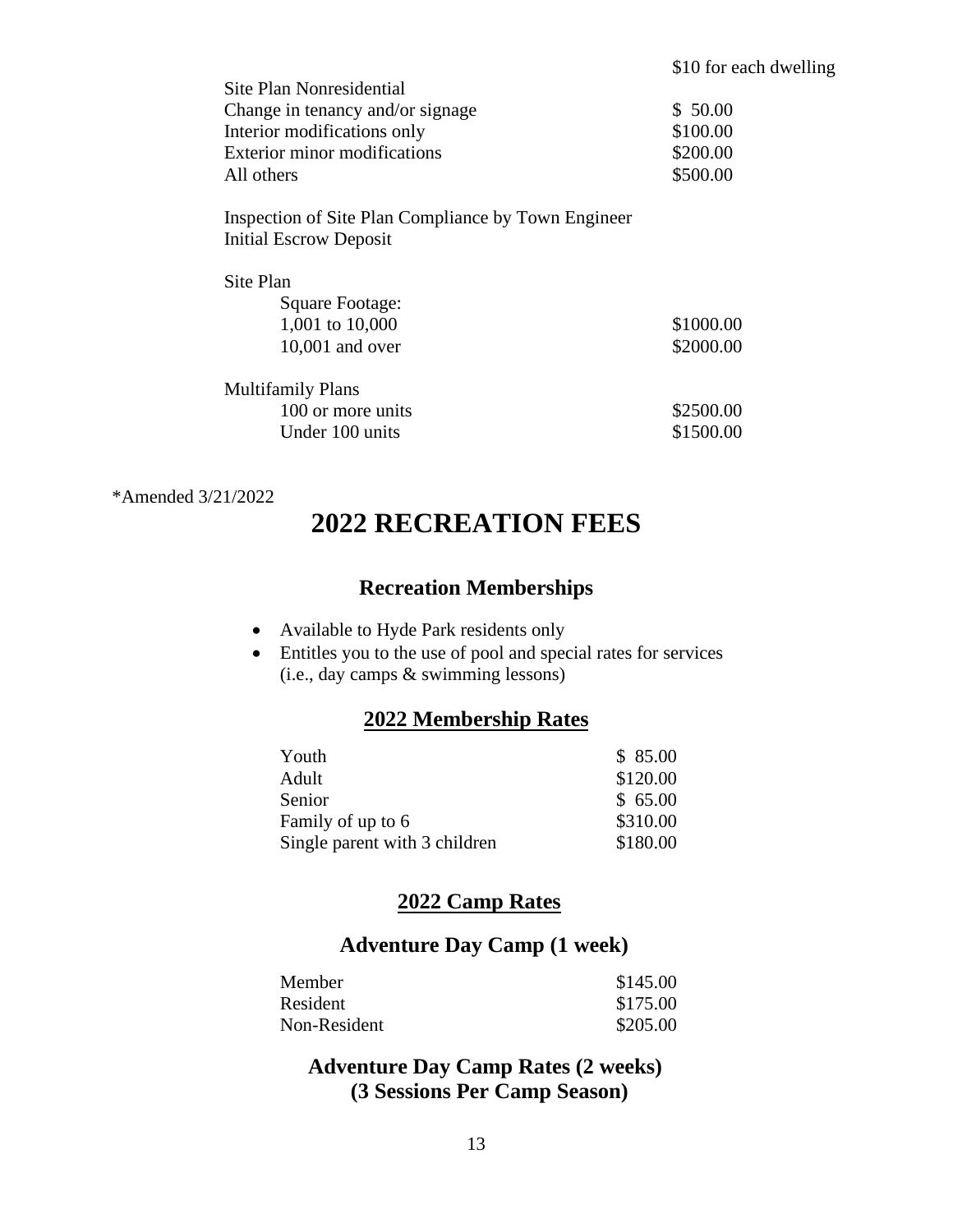| Member       | \$290.00 |
|--------------|----------|
| Resident     | \$350.00 |
| Non-Resident | \$410.00 |

# **Intern (Counselor –in –Training) (3 Weeks) (2 Sessions Per Camp Season)**

| Member       | \$135.00 |
|--------------|----------|
| Resident     | \$145.00 |
| Non-Resident | \$155.00 |

# **Travel 1 & 2 (1 Week) (2 Sessions Per Camp Season)**

| Member       | \$220.00 |
|--------------|----------|
| Resident     | \$230.00 |
| Non-Resident | \$285.00 |

### **AM Care (1 Week)**

| Member       | \$40.00 |
|--------------|---------|
| Resident     | \$45.00 |
| Non-Resident | \$50.00 |

# **AM Care (2 Weeks) (3 Sessions Per Camp Season)**

| Member       | \$ 80.00 |
|--------------|----------|
| Resident     | \$90.00  |
| Non-Resident | \$100.00 |

# **PM Care (1 Week)**

| Member       | \$45.00 |
|--------------|---------|
| Resident     | \$50.00 |
| Non-Resident | \$55.00 |

# **PM Care (2 Weeks) (3 Sessions Per Camp Season)**

| Member       | \$90.00  |
|--------------|----------|
| Resident     | \$100.00 |
| Non-Resident | \$110.00 |

### **2022 Learn to Swim Lessons**

## **(Ages 5-13) (2 Weeks) (3 Sessions Per Camp Season)**

Member \$ 75.00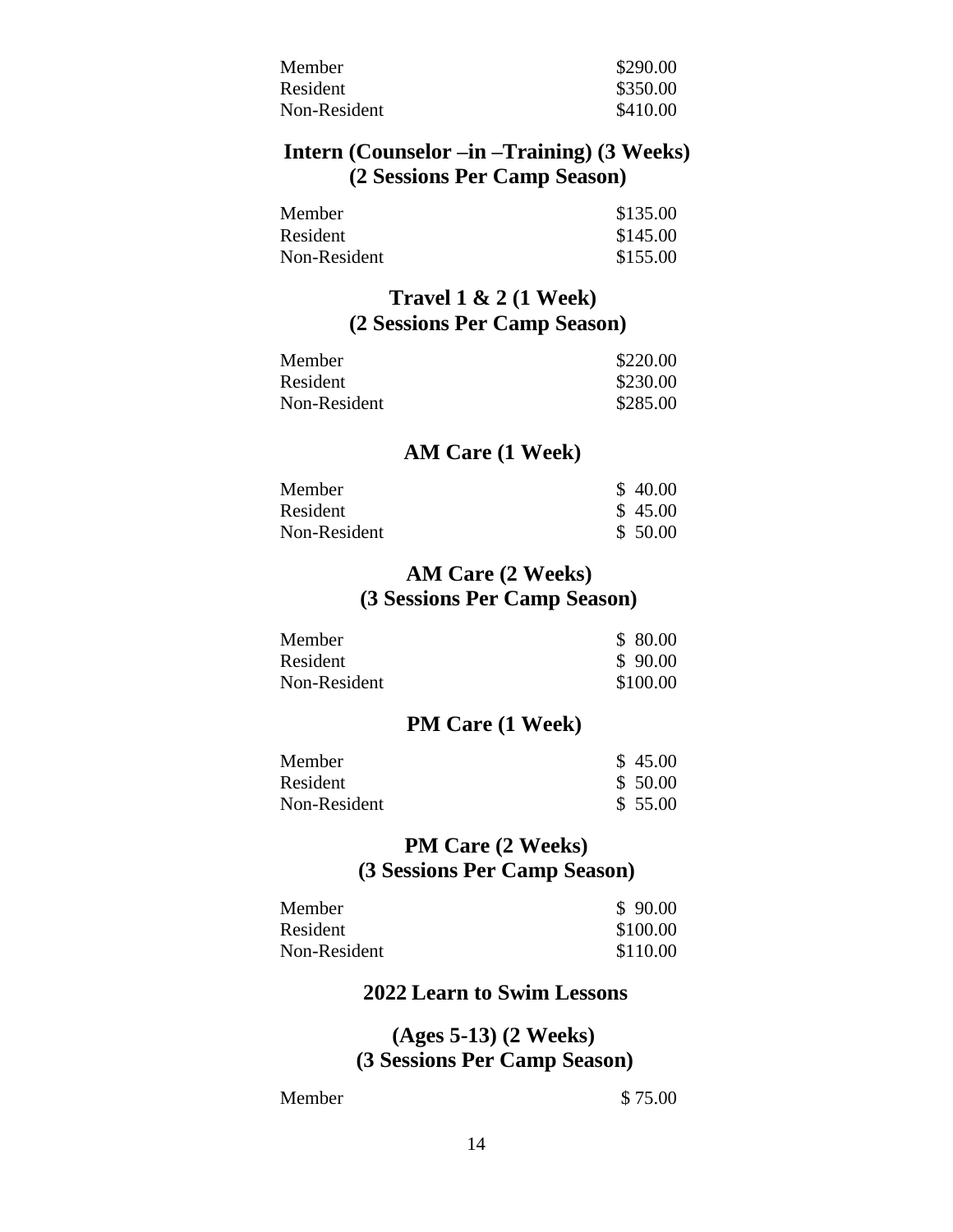| Resident     | \$80.00 |
|--------------|---------|
| Non-Resident | \$85.00 |

# **(Ages 6 mo. – 5 yrs.) (2 Sessions Per Camp Season – 4 Weekends)**

| Member       | \$40.00 |
|--------------|---------|
| Resident     | \$45.00 |
| Non-Resident | \$55.00 |

# **2022 Daily Pool Passes**

| Youth              | \$ 7.00 |
|--------------------|---------|
| Adult              | \$12.00 |
| Youth Non-Resident | \$12.00 |
| Adult Non-Resident | \$16.00 |
|                    |         |

# **2022 FACILITY USE FEE SCHEDULE TOWN OF HYDE PARK**

| Pkg.#   | <b>Park Description</b>                                                                                       | <b>HP Rec</b><br>Member | <b>HP</b><br>Resident | HP Non<br>Profit*    | <b>Non</b><br>Resident | Security<br>Deposit |
|---------|---------------------------------------------------------------------------------------------------------------|-------------------------|-----------------------|----------------------|------------------------|---------------------|
| 1 Pin   | Skate Park, Pavilion, 2 Tables, & Restrooms**                                                                 | \$120.00                | \$160.00              | \$120.00             | \$210.00               | \$210.00            |
| 2 Riv   | Pavilion, 10 Tables, Handicap Access. Port-O-<br>John                                                         | \$160.00                | \$210.00              | \$160.00             | \$275.00               | \$210.00            |
| 3 HPP   | Pavilion, 15 Tables, Restroom**, Grill                                                                        | \$160.00                | \$210.00              | \$160.00             | \$275.00               | \$210.00            |
| 4 HPP   | Pavilion, 15 Tables, Restrooms**, Grill,<br><b>Sports Field</b>                                               | \$200.00                | \$275.00              | \$200.00             | \$345.00               | \$210.00            |
| 5 HPP   | Pavilion, 15 Tables, Restrooms**, Grill, 10<br>Pool Passes, Sports Field                                      | \$275.00                | \$370.00              | \$275.00             | \$465.00               | \$210.00            |
| 6 HPP   | Pavilion, 15 Tables, Restrooms**, Grill,<br>10 Pool Passes, Sports Field,<br>Private Use of Pool 6 pm-Dusk*** | \$400.00                | \$530.00              | \$400.00             | \$735.00               | \$210.00            |
| 7 HPP   | Organized Group Camping, Showers and<br>Restrooms**                                                           | N/A                     | N/A                   | $$105+$2$<br>/camper | $$210+$2$<br>/camper   | \$210.00            |
| 8 HPP   | Updated Program Building****&*****<br>Includes 5 (6ft) Tables, Chairs, & Kitchen                              | \$300.00                | \$375.00              | \$300.00             | \$445.00               | \$500.00            |
| 9 HPP   | Use of Pool (Licensed Outside Day Camp<br><b>Group Only) Per Hour</b>                                         | N/A                     | \$155.00              | \$130.00             | \$200.00               | \$210.00            |
| 10 HHP  | Outdoor Performance Stage*****<br>Includes Restroom Use Only                                                  | \$200.00                | \$275.00              | \$200.00             | \$345.00               | \$210.00            |
| 10 Dins | Gazebo, 2 Tables                                                                                              | \$80.00                 | \$105.00              | \$80.00              | \$185.00               | \$105.00            |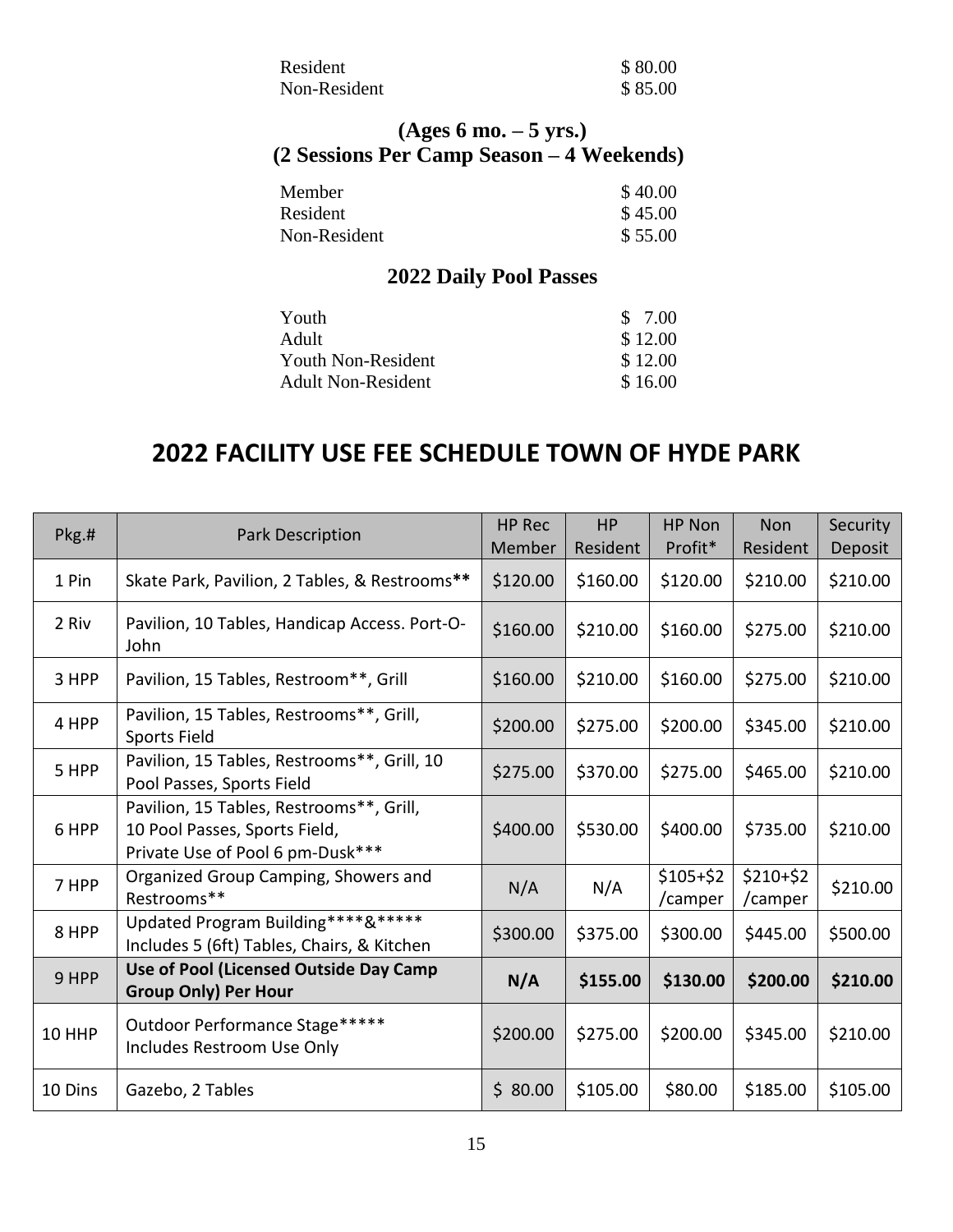| 11 Dins      | Gazebo, 2 Tables, Sports Field                 | \$120.00 | \$160.00 | \$120.00 | \$275.00 | \$105.00 |
|--------------|------------------------------------------------|----------|----------|----------|----------|----------|
| 12 Dins      | Sports Field Per Day                           | \$100.00 | \$125.00 | \$100.00 | \$125.00 | \$105.00 |
| 13 Dins      | <b>Basketball Court Per Day</b>                | \$100.00 | \$125.00 | \$100.00 | \$150.00 | \$105.00 |
| 14<br>Grnfld | Pavilion, 2 Tables, Sports Field, Parking Area | \$120.00 | \$160.00 | \$120.00 | \$210.00 | \$105.00 |

### **KEY:**

| <b>PIN</b> Pinewoods Park     | <b>RIV</b> | <b>Riverfront Park</b> |               |
|-------------------------------|------------|------------------------|---------------|
| <b>HHP</b> Hackett Hill Park  |            | <b>DINS</b>            | Dinsmore Park |
| <b>GRNFLD</b> Greenfield Park |            |                        |               |

## **\*\*NOTE\*\* ALL FACILITY RENTALS REQUIRE INSURANCE. FOR MORE DETAILED INSURANCE INFORMATION PLEASE CONTACT THE RECREATION OFFICE AT 229-8086.**

- **\*** Tax Exempt/Non-Profit Group w/ 50% or More Membership from Hyde Park
- **\*\*** Restrooms and Showers Available April 15 October 15 Only
- **\*\*\*** 10 Transferable Day Pool Passes (Additional passes may be available for purchase at the discretion of the pool

supervisor)

 **\*\*\*\*** A credit card will be required for the Program Building Security Deposit

\*\*\*\*\* There will be a 20% discount on rental for multiple, consecutive days (starting with Day 2)

# **NOTES:**

The Hackett Hill Pool, Hackett Hill Disc. Golf Course, Pinewoods Skate Park, Dinsmore Basketball Court and other park facilities are open to the public. You are **NOT** renting the park & facility exclusively, only the pavilion.

The fee for facility use and the security deposit are both required with this application to reserve the facility. These **MUST BE** separate checks.

Security deposits will be returned if the facility is left in clean and good order. Trash **MUST** be taken to the dumpster at the Hackett Hill Park Parking Lot Area in order to get your security deposit returned.

# **\*Use of Athletic Fields, Pool, Basketball Courts, Skate Park, Horseshoe Pits\***